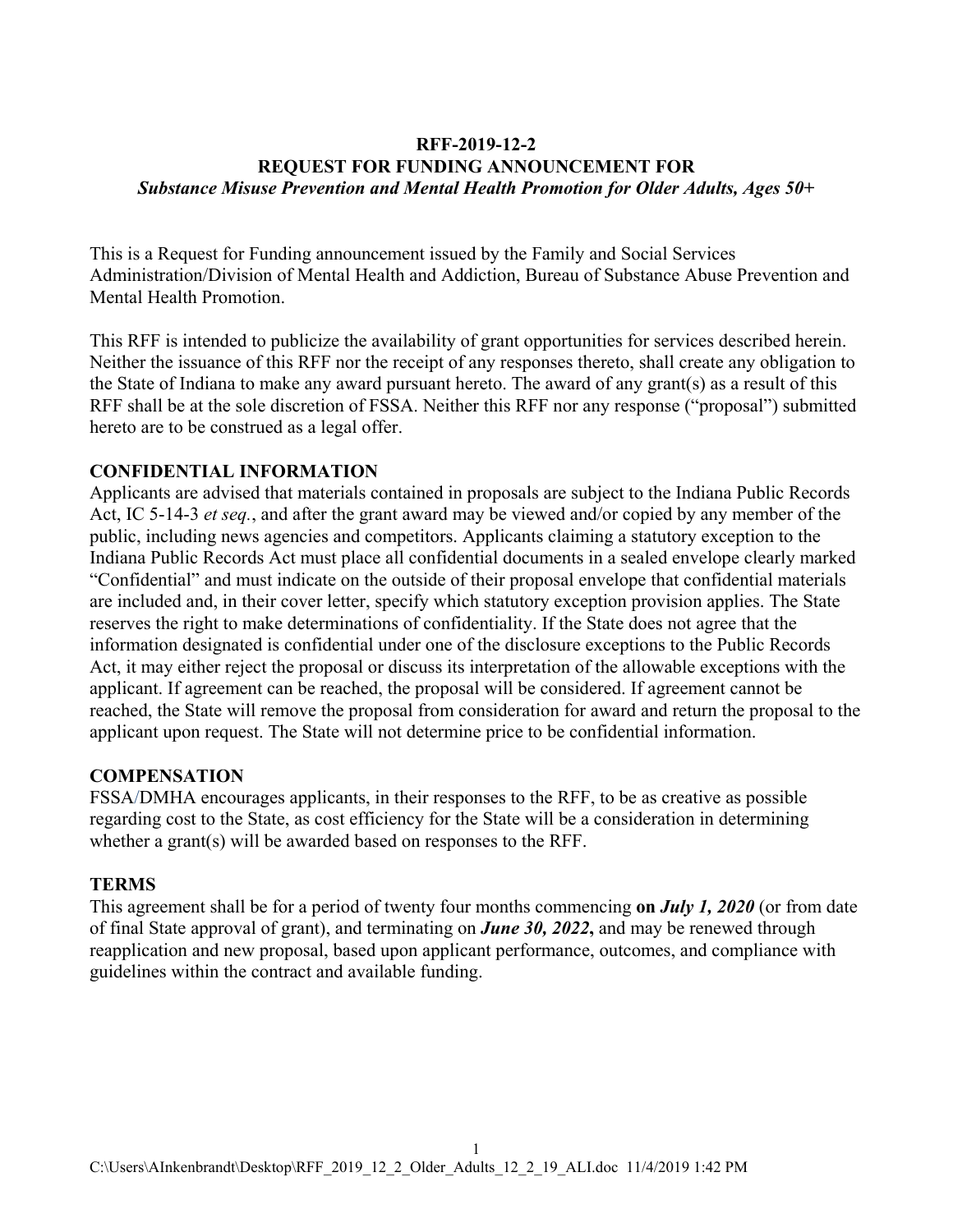## **PROPOSALS**

Applicants interested in providing these services to FSSA/DMHA should submit an electronic proposal to:

> *Melissa Carroll* **Family and Social Services Administration** *Division of Mental Health and Addiction Bureau Chief of Prevention 402 West Washington Street, Room W353* **Indianapolis, Indiana 46204**

#### **Email Address: Prevention@fssa.IN.gov**

The copies must be assembled in the following manner:

- 1. A letter of application signed by the Director or agency board president identifying the amount of funds requested.
- 2. Proposal
- 3. Budget with funds related to best practice or evidence based programs and polices clearly delineated
- 4. Job description for each grant position funded. *Please also include the percentage of the position to be funded by the grant*
- 5. Letter(s) of support from partnering local entity/ies
- 6. Organizational chart for overall agency with grant funded positions shown with dotted lines (Please indicate percentage of position to be funded by grant.)
- 7. Most recent audit report made in accordance with OMB circular A-133, if applicable.

Proposals, electronic and hardcopies, must be received no later than **4:30 p.m. Eastern Time on February 28, 2020. Proposals received after 4:30 p.m. will not be considered.** Proposals must be delivered in electronic format with all appropriate forms and in the subject heading of the electronic mail should state:

#### **RESPONSE TO REQUEST FOR FUNDING**

#### *Substance Misuse Prevention and Mental Health Promotion RFF-2020-00 Older Adults, Ages 50+*

No more than one proposal per applicant should be submitted. In the cover letter please indicate the principal contact for the proposal along with a telephone and fax number. **All proposals must have an email address included.** Responses to all questions will be sent to applicants via email and other grant notification channels

Any questions regarding this RFF must be submitted in electronic format to Melissa Carroll at [Prevention@fssa.IN.gov](mailto:Prevention@fssa.IN.gov) no later than 4:30 p.m. Eastern Standard **January 3, 2020. Questions received after 4:30 pm may not be considered.** Please keep questions brief and of high priority.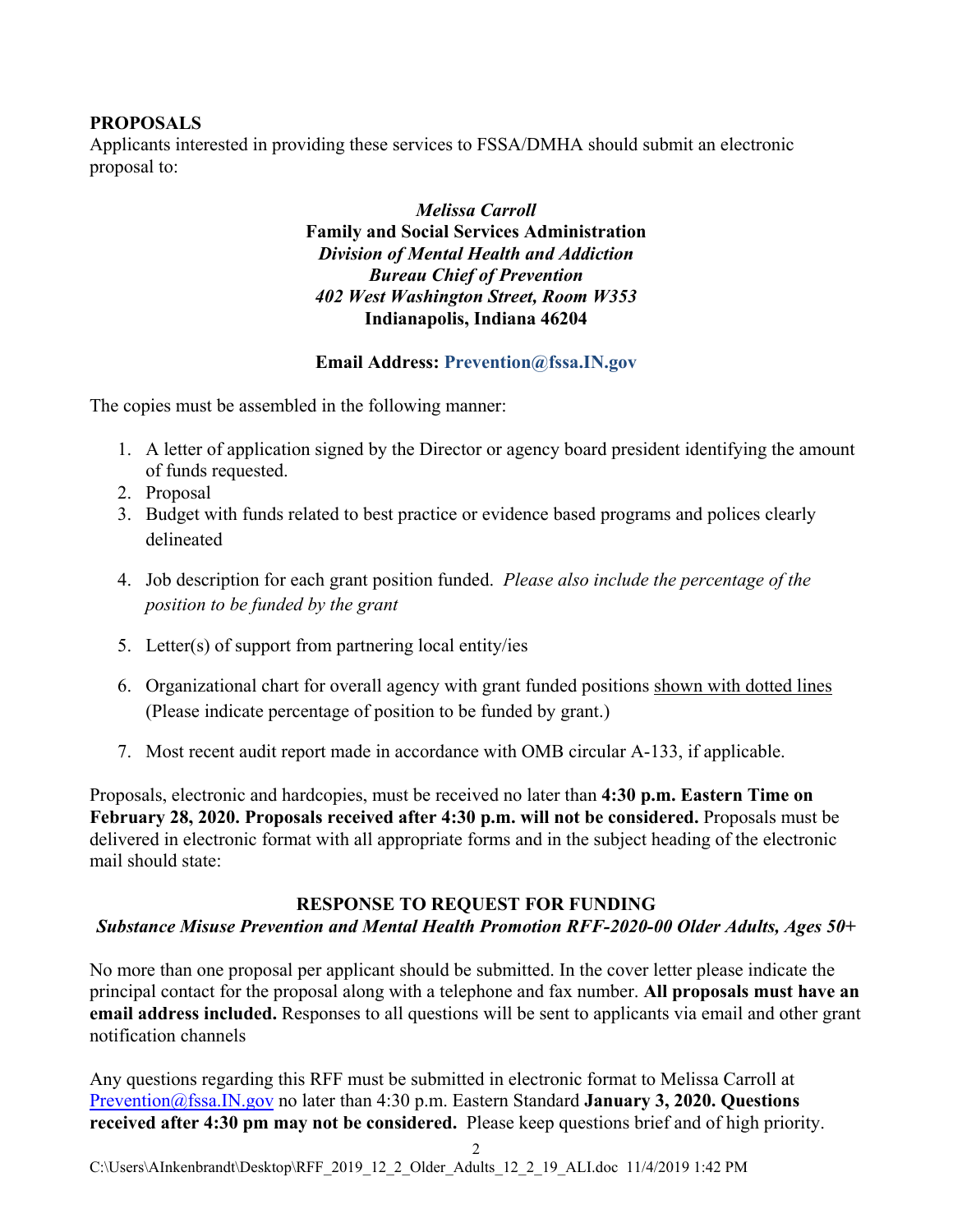Please utilize the following subject heading for emails regarding questions related to this RFF: **Questions: Older Adults**

All inquiries are to be directed to *Melissa Carroll* and not to any other staff member of FSSA. Such action may disqualify the applicant from further consideration for a grant as a result of this RFF.

# **TIME FRAME:**

**December 2, 2019 RFF sent to potential applicants January 3, 2020 RFF questions due to DMHA February 28, 2020 RFF proposals due to DMHA April 24, 2020 Notification of Awards to Agency July 1, 2020 Effective date of contract** 

## **Grant:**

Selected applicants will be awarded a twenty four (24) month grant (*July 2020* to *June 2022*) with a renewal option through reapplication and new proposal based upon DMHA funding, applicant performance, outcomes and compliance with guidelines within the contract.

## **Funding:**

The award for fiscal years *2021-2022* will not *exceed* **\$250,000** for any applicant applying for this grant and can be less than the stated amount. Grant awards for this program are subject to budgetary exigencies associated with the availability of Federal and State funding. Total Federal funding award to the state of Indiana for fiscal year *2021*- *2022* is unknown, as is State match, at the time of preparation of this document. It is expected that 3-5 awards will be funded.

# **SCOPE OF WORK**

Funding is 100% from federal sources and are funded solely through the substance abuse mental health service block grant, substance abuse prevention. These incentive funds are to be used to implement evidence-based or best practice primary prevention programs for older adults (ages 50+), with the goal of integrating the program(s) into the organization's work. Prevention efforts may be universal, selective or indicated in their population focus and should align with SAMHSA's six prevention strategies (examples of activities and methods for each strategy include but are not limited to):

- Prevention education (i.e. classroom and/or small group sessions, parenting and family management classes, peer leader/helper programs, education programs for youth groups, children of substance abusers groups)
- Positive alternatives (i.e. drug free dances and parties, youth/adult leadership activities, community drop-in centers, community service activities)
- Problem identification and referral (i.e. employee assistance programs, student assistance programs, driving while under the influence/driving while intoxicated education programs)
- Community-based processes (i.e. community and volunteer training, systematic planning, multi-agency coordination and collaboration, accessing services and funding, community team-building)
- Information dissemination (i.e. clearinghouse/information resource centers, resource directories, media campaigns, brochures, radio/TV public service announcements, speaking engagements, health fairs, information line)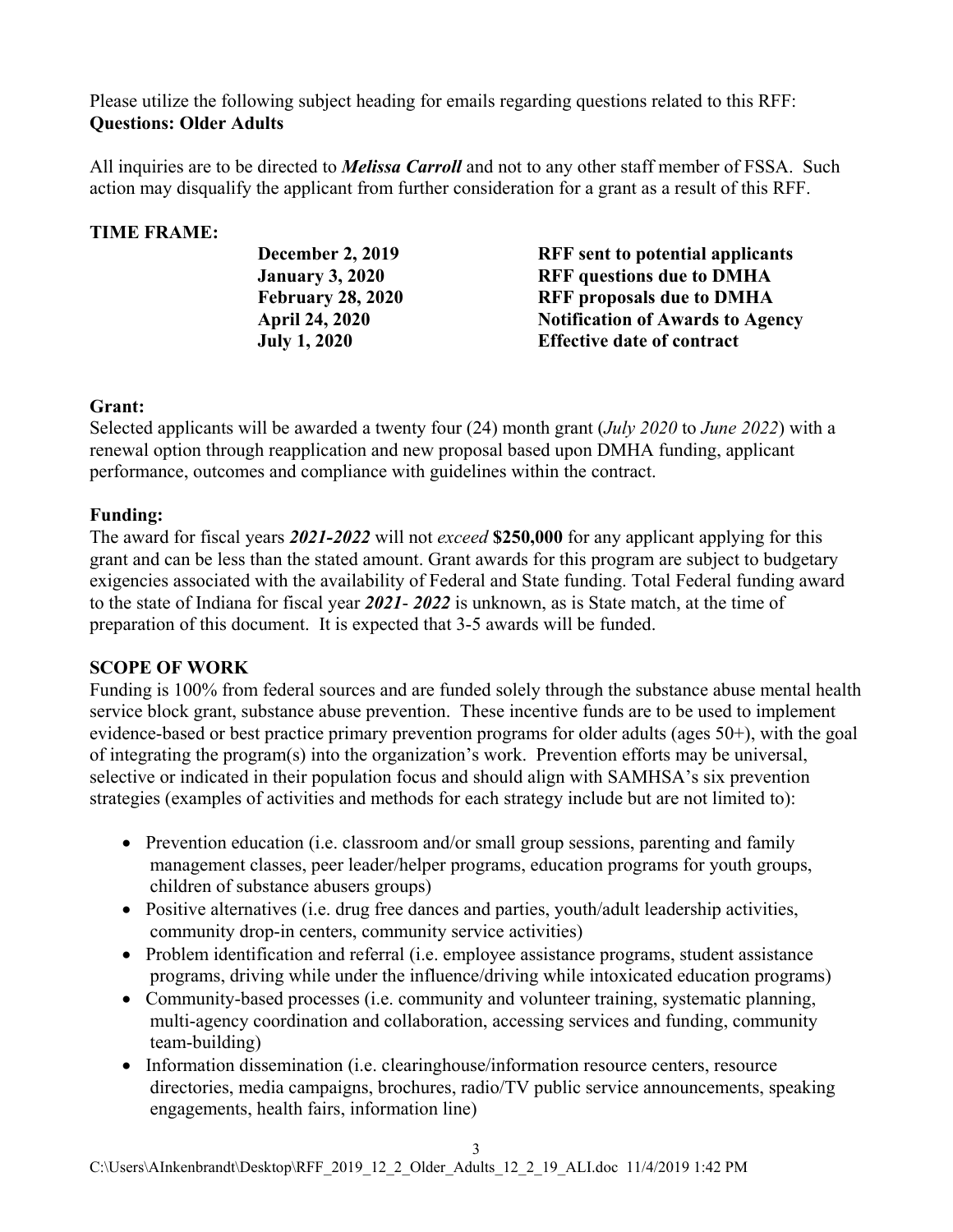• Environmental strategies (i.e. promoting the establishment/review of alcohol, tobacco and drug use policies in schools; technical assistance to communities to maximize local enforcement procedures governing availability and distribution of alcohol, tobacco and other drug use; modifying alcohol and tobacco advertising practices; product pricing strategies)

For purposes of this application, applicants will be expected to provide tentative information and plans to address this vulnerable population. This may include but is not limited to community needs and resource assessments.

Applicant should present data demonstrating that older adults, ages 50+, or a sub-group of that population, is under-served and/or considered high-risk for substance use/misuse in the applicable county or area. This data should include data-based consequences of substance use/misuse, and risk and protective factors. The proposal should describe any existing prevention efforts and provide a clear description of how applicant will address gaps in services to this population. The proposal should demonstrate an understanding of the ways that one or more of the following; race, religion, ethnicity, nationality, gender, age, disability, sexual orientation, and socio-economic status impacts this population's quality of life and the community.

Applicant shall submit a logic model as a visual tool to help present the rationale behind the program and communicate and connect the proposed prevention plans and evaluation efforts. The logic model should break down the risk and protective factors within the community as well as ways to help identify the contributing influences associated with those factors. The model should provide a clear picture of each intervention that will be implemented as well as the outcomes associated with this intervention(s). The logic model will be refined with technical assistance support during the first fiscal year of funded projects. The logic model must be submitted using the table in Attachment D.

Applicant should present the program(s) or strategy proposed for implementation, describe how it aligns with the population's needs, determinants and desired outcomes, and include supporting evidence of effectiveness for positive outcomes in similar populations. Applicants should utilize evidence-based or best practice programs, practices and policies. Promising or innovative programs with strong support may be considered. Please refer to Indiana's Evidence Based Practice Guide

Applicant should describe their capacity to evaluate the effectiveness of their prevention efforts through the collection of fidelity and process data, program outcomes, changes in Alcohol, Tobacco and Other Drugs (ATOD) use, and changes in ATOD consequences and intervening variables. Applicant will also be required to collect National Outcome Measurement System (NOMS) data, as appropriate, that includes the following domains:

- Abstinence from drug and alcohol use
- Decreased symptoms of mental illness with improved functioning
- Getting and keeping a job or enrolling in school
- Decreased involvement with the criminal justice system
- Access to services
- Retention in services
- Use of evidence-based practices in treatment
- Client perception of care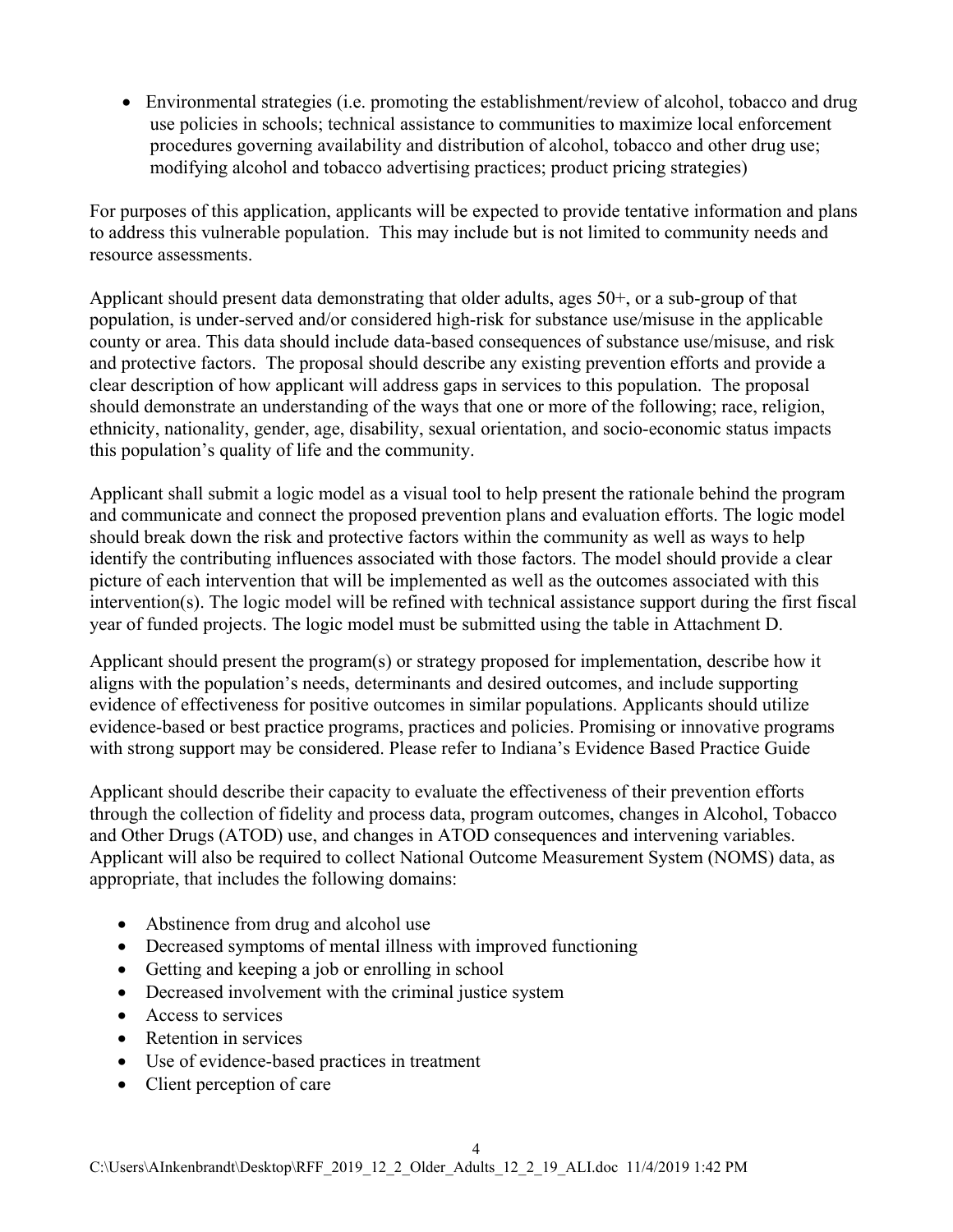If a particular strategy is found to be ineffective, applicants should be prepared to implement a different strategy. Data and program outcomes will be collected in collaboration with DMHAdesignated technical assistance and evaluation partners. An evaluation plan will be developed and implemented in collaboration with the evaluation contractor during the first three months of the grant cycle.

Applicants should provide a proposed sustainability plan describing how the proposed program(s) will be integrated into the organization after the funded grant period. This plan should include future funding streams and recommendations for further work. This plan will be refined with technical assistance throughout the project.

Grantees will be expected to employ a professional older adult staff member with lived experiences to assist with the implementation of this program. Applicant shall identify current staff member or detail a plan to recruit an older adult staff member.

If other programs, practices and policies are currently being implemented in the proposed geographic area, applicants should note these efforts and clearly identify that these funds will either continue or expand these efforts. Grant funds shall not be used to supplant existing efforts in the community. These grant funds should not duplicate existing services and programs for which funding steams other than this RFF are available.

The applicant must use data to support the selection of this population, identified risk and protective factors, and proposed strategies. Throughout the funding period, applicants should be prepared to meet the following requirements and expectations:

- A. Utilize a logic model to guide program implementation. The logic model will be refined with technical assistance support during the first fiscal year of funded projects.
- B. Implement the proposed method to address substance use prevention and mental health promotion needs of older adults, ages 50+, and cultural competency issues within their communities/county. This plan will be refined with technical assistance throughout the project.
- C. Implement a plan to sustain program efforts after the grant funded period. This plan will be refined with technical assistance throughout the project.
- D. Communicate and collaborate with local partners, DMHA, and DMHA designated partners throughout the term of the grant.
- E. Participate in ongoing professional development, and participate in other training as directed by DMHA.
- F. Conduct all programs with maximum fidelity and adherence to the evidence-based or best practice model. Applicants shall be prepared to provide DMHA with justification for any adaptations made to the model.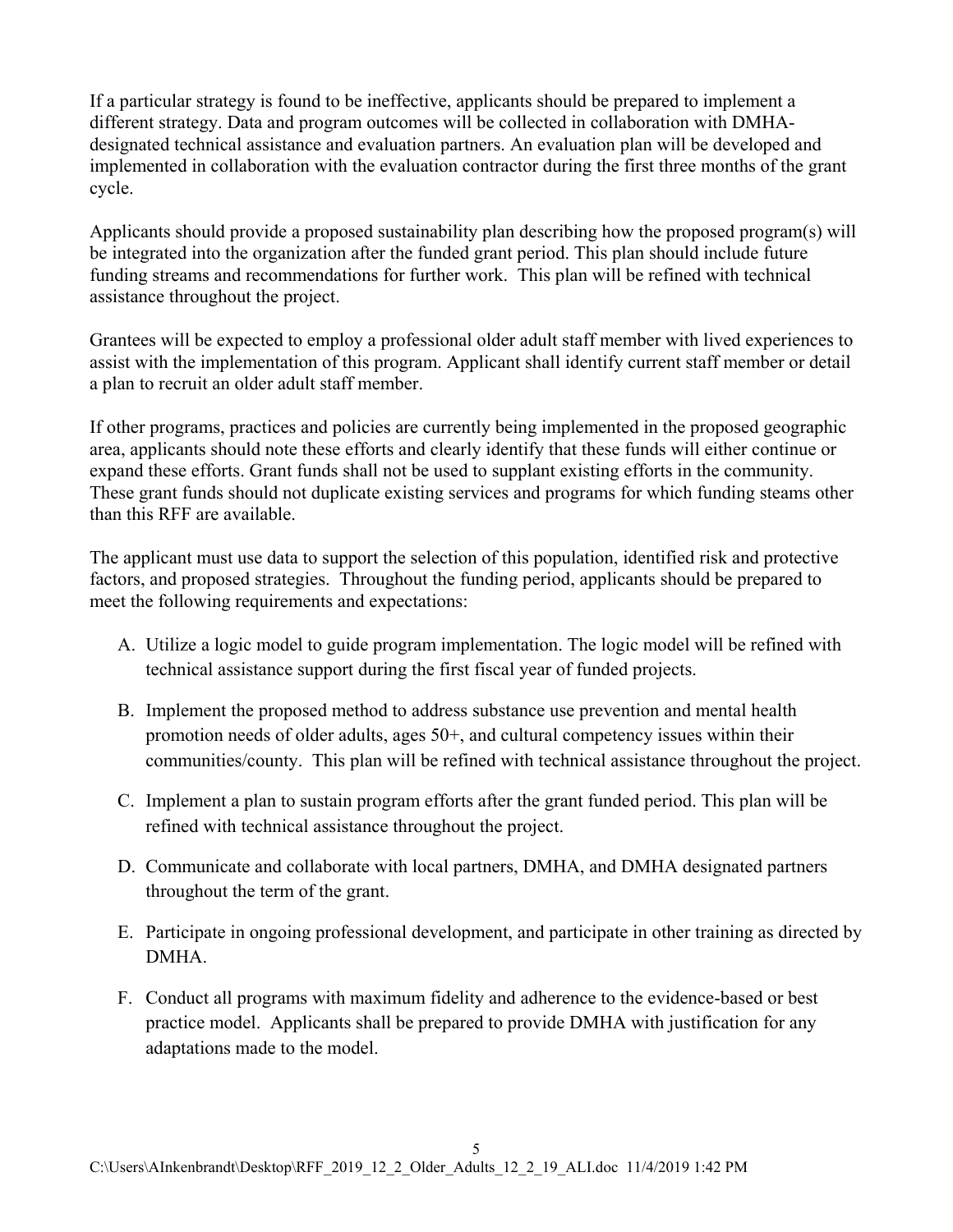- G. Adhere to evaluation requirements, participate in state-level program evaluation as determined by DMHA, and participate in ongoing refinement of evaluation methods in conjunction with DMHA designated evaluation contractor.
- H. Provide and update timeline and work plan annually. Provide progress reports monthly and include financial reports quarterly.
- I. Notify the DMHA Bureau Chief of Substance Abuse Prevention and Mental Health Promotion and any DMHA designees within five (5) business days of any changes in program staff supported with these funds.

With the State prevention regional model, you will be expected to work with the Regional Coordinator in those regions where you are providing DMHA funded services.

*Region 1: (La Porte, Lake, Porter) Region 2: (Cass, Elkhart, Fulton, Howard, Kosciusko, Marshall, Miami, Pulaski, St. Joseph, Starke, Wabash) Region 3: (Adams, Allen, De Kalb, Huntington, Lagrange, Noble, Steuben, Wells, Whitley) Region 4: (Benton, Boone, Carroll, Clinton, Fountain, Jasper, Montgomery, Newton, Tippecanoe, Warren, White) Region 5: (Blackford, Delaware, Grant, Hamilton, Hancock, Henry, Jay, Madison, Randolph, Tipton, Wayne) Region 6: (Clay, Hendricks, Monroe, Morgan, Owen, Parke, Putnam, Sullivan, Vermillion, Vigo) Region 7: (Marion) Region 8: (Daviess, Dubois, Gibson, Greene, Knox, Martin, Perry, Pike, Posey, Spencer, Vanderburgh, Warrick) Region 9: (Bartholomew, Brown, Clark, Crawford, Floyd, Harrison, Jackson, Johnson, Lawrence, Orange, Scott, Washington) Region 10: (Dearborn, Decatur, Fayette, Franklin, Jefferson, Jennings, Ohio, Ripley, Rush, Shelby, Switzerland, Union)*

## **SELECTION PROCESS AND CRITERIA**

To be eligible to apply for this grant award, organizations must possess the following characteristics:

- 1. Be constituted as a private, nonprofit and community-based organization or agency possessing specialized knowledge and expertise in the field of substance abuse prevention.
- 2. Have demonstrated fiscal and programmatic capacity.
- 3. Have demonstrated capacity to maintain competent and well trained staff to carry out program task.
- 4. Have sufficient organizational capacity, if necessary, to organize and fund Memorandums of Understanding (MOU) with other agencies to support high quality and fidelity implementation.
- 5. Be willing to engage nontraditional partners for implementation of programs, policies and procedure in order to build capacity and sustainability.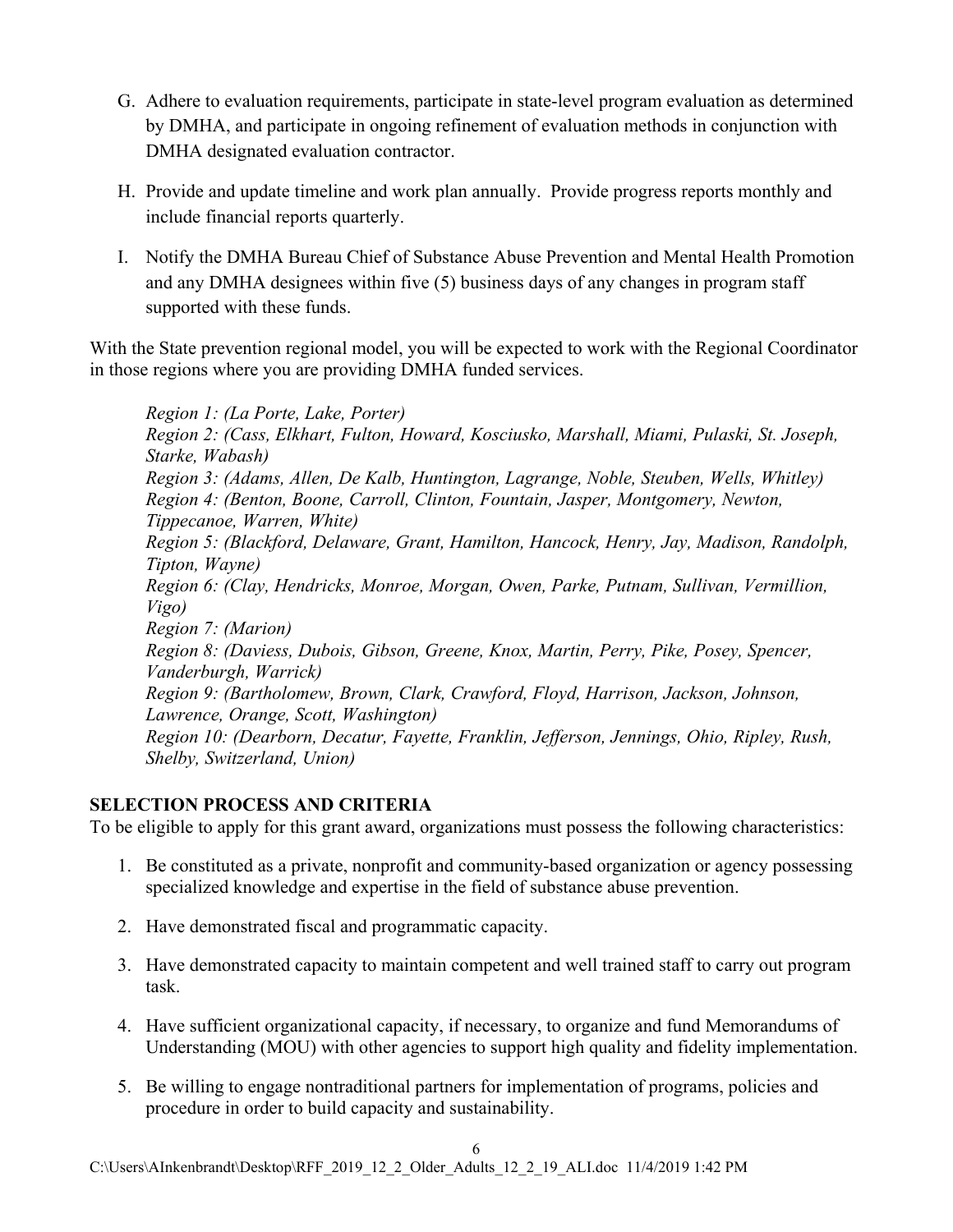- 6. Be willing to engage nontraditional partners in sub recipient relationships in order to build statewide prevention capacity.
- 7. Express a commitment to ongoing agency capacity building and training.

Each proposal will be evaluated on the basis of the submission section listed below. Scores for each section have been provided, but each section is deemed important.

Proposals shall be typewritten in 12 point font with one inch page margins.

# **PROPOSAL SUBMISSION SECTIONS:**

Proposals will be reviewed and scored by a committee selected by DMHA or designee. The scores of each grant applicant will be averaged into a final score *(90 total possible points).* Final selection of the grant awards, however, will be made by the Division Director or designee. Contract negotiation and plan revision may be required for some proposals which are deemed fundable.

Proposals will be evaluated based upon the proven ability of the applicant to meet the goals of the program in a cost-effective manner. Specific criteria are:

#### Evaluation Criteria

- **1. Completed Attachment A, Applicant Information (1 point)**
- **2. Community Assessment (Not to exceed 6 pages) (12 points)**
	- a. Using pertinent data, identify community risk and protective factors or county determinants which will be addressed through this effort for older adults, ages 50+. (6 points)
	- b. Identify gaps in prevention services for older adults, ages  $50<sup>+</sup>$ , in proposed communities. (3 points)
	- c. Identify any cultural adjustments that will need to be considered when addressing substance misuse/abuse prevention for older adults, ages 50+. (3 points)

## **3. Capacity Building Efforts (Not to exceed 4 pages) (9 points)**

- a. Provide a description of the applicant's historical and current substance abuse prevention efforts. Describe previous efforts from both the applicant and community that have been undertaken to increase community awareness; garner key influencer (stakeholder/champion/prime-mover) support; coordinate and collaborate across agencies; and expand monetary and in-kind resources. (6 points)
- b. Describe previous community training and substance misuse/abuse prevention awareness building (i.e. training, previous funding, and community prevention workforce) for prevention efforts. (3 points)

## **4. Logic Model (Not to exceed 8 pages) (16 points)**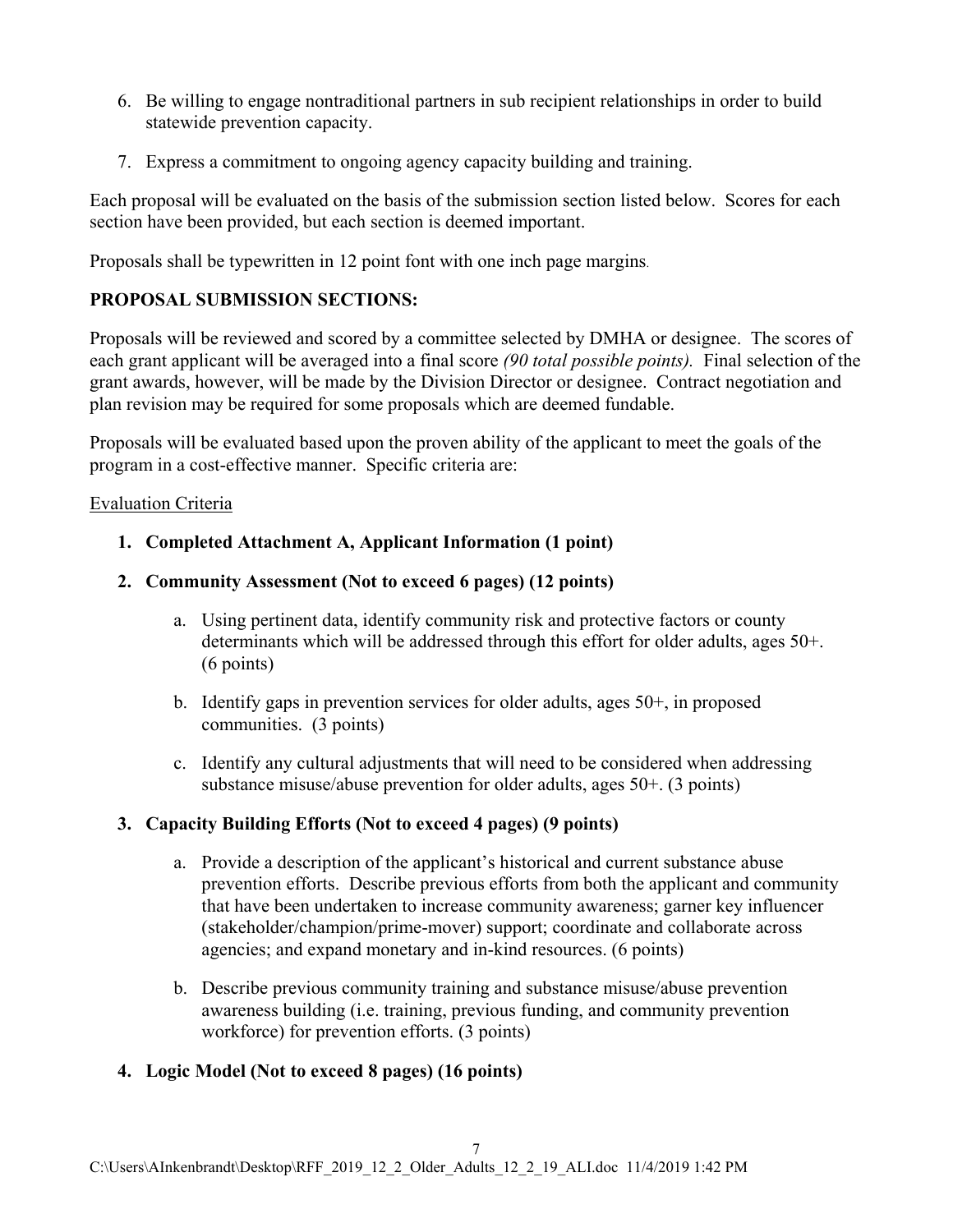- a. Submit a logic model (Attachment D) to support the rationale behind the proposed program efforts. Applicant must use the provided table (Attachment D) to present within the problem; data-based consequences of use, risk and protective factors and other determinants, as well as behaviors that need to be addressed, factors that contribute to these stated problems, strategies/ interventions, along with the short-term and long-term outcomes proposed are clearly linked to these contributing factors and proposed measures. The logic model will be refined with technical assistance support during the first funded fiscal year of the project. (10 points)
- b. Propose at least one best practice or evidence based program for implementation which aligns with the applicant's logic model's stated contributing factors, embeds the stated strategies and has been documented to achieve similar or related outcomes stated in the logic model as these contributing factors, strategies/interventions, and outcomes relates to older adults, ages 50+. (3 points)
- c. Highlight key staff and/or agency capacity to carry out proposed strategies and interventions described in the logic model. Describe as well proposed workforce development training for staff and possible subcontractors of the project. Applicant may propose training and workforce development activities and is expected to comply with ongoing technical assistance offered by DMHA. (3 points)

## 5. **Implementation (Not to exceed 4 pages) (12 points**)

- a. Quarterly timeline for program activities through June 30, 2022. (3 points)
- b. Propose best practice or evidence based program prevention strategies for program dollars. These programs should link clearly to the proposed logic model. (6 points)
- c. Estimate numbers served for this population during State Fiscal Year 21 and State Fiscal Year 22. Identify cost per person served. These costs should be reasonable for this population. Provide a rational of why this number served is of good value to the State of Indiana with limited prevention funds. Activities and numbers served should be reasonable and expected to, over time, prevent substance misuse and abuse. (3 points)

# **6. Evaluation Capacity (Not to exceed 3 pages) (4 points)**

- a. Describe how you have monitored program fidelity and program outcomes in the past. (2 points)
- b. Describe past data collection and project evaluation efforts and current capacity to collaborate with the DMHA evaluation contractor to develop and implement an evaluation plan. (2 points)

# **7. Sustainability Plan (Not to exceed 3 pages) (10 points)**

- a. Propose a plan to sustain planning activities and program efforts beyond the grant period for the areas listed below: (10 points)
	- i. Community assessment
	- ii. Capacity building efforts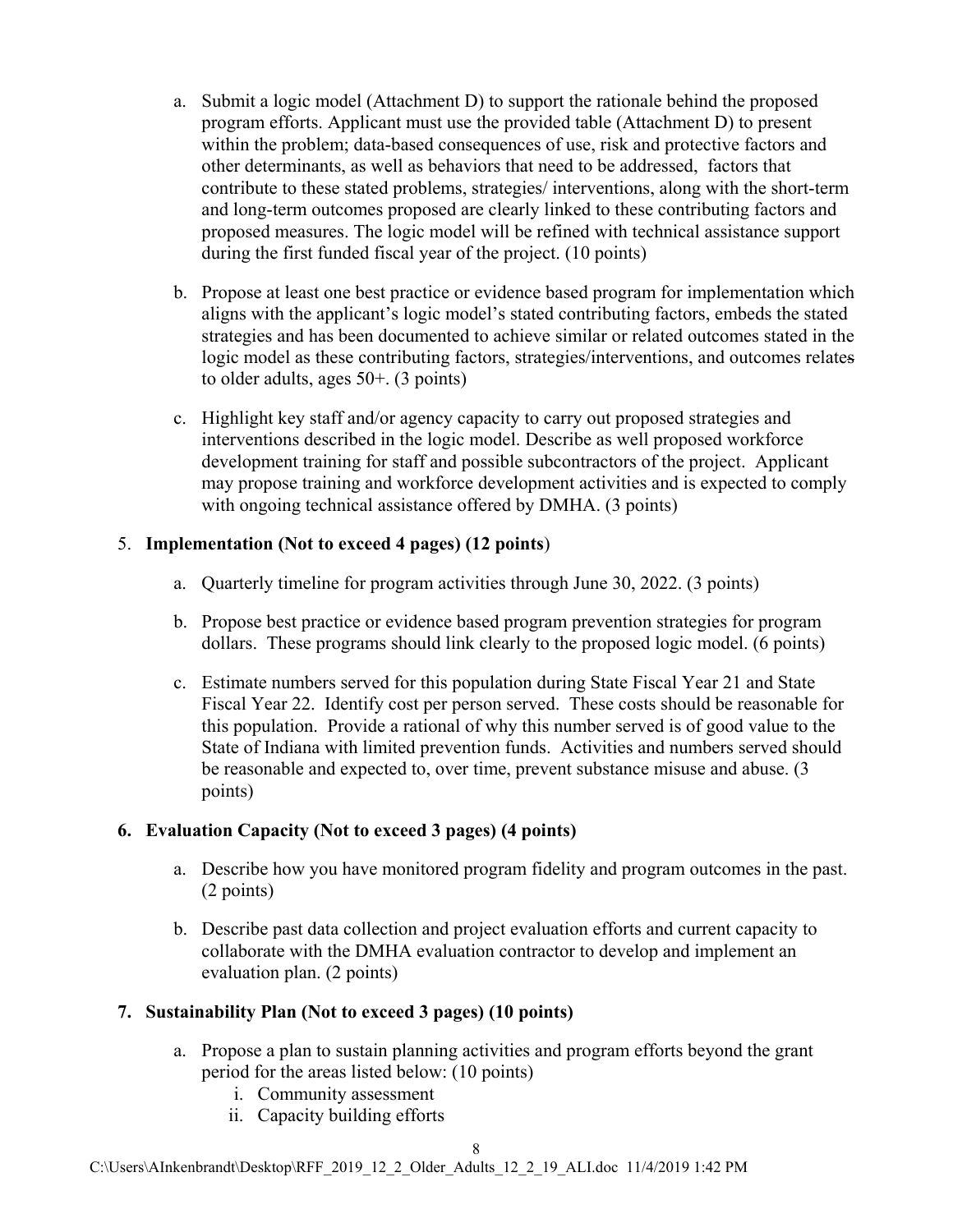- iii. Strategic planning
- iv. Implementation of program activities
- v. Evaluation of program

#### **8. Cultural Competence (Not to exceed 2 pages) (2 points)**

a. Describe the applicant's capacity to deliver culturally competent prevention programming to older adults, ages  $50<sup>+</sup>$ , along with the ability to involve diverse groups in coalition building and service delivery. (2 points)

#### **9. Description of Key Staff (Not to exceed 10 pages) (5 points)**

a. Provide a description of key staff, if available, or submit a proposed job description, including at least one older adult (50+). At least one full time equivalency is required for the project. Additional staff positions may be included dependent upon proposed plan of action. Include a hierarchical employment chart along with resumes of key prevention staff. (5 points)

#### **10. Proposed Budget (Complete Attachment B and Budget Summary Narrative for both State Fiscal Year 2021 and 2022. (18 points)**

- a. Complete attached forms. Sites should submit completed forms for FY21 and FY22 separately. Include budget for proposed training and staff attendance at semiannual business meetings with DMHA or DMHA's designee. (6 points)
- b. Attach a separate document detailing the implementation of best practice or evidence based programs. Staff time should be allocated to the program in addition to materials, training or other costs. (6 points)
- c. Proposed budget should be reasonable and match the narrative and logic model. (6 points)

Potential applicants shall develop a budget appropriate to their organization's capabilities to deliver quality services. Submitted budget amount is subject to review by DMHA and can be modified for those applicants selected to receive an award.

## **11. Attachments (Not to exceed 3 pages) (1 points)**

a. Most recent financial audit or other documentation of organizational financial capacity. (1 point)

Proposals will be evaluated based upon the proven ability of the applicant to satisfy the requirements of the proposal in a cost-effective manner.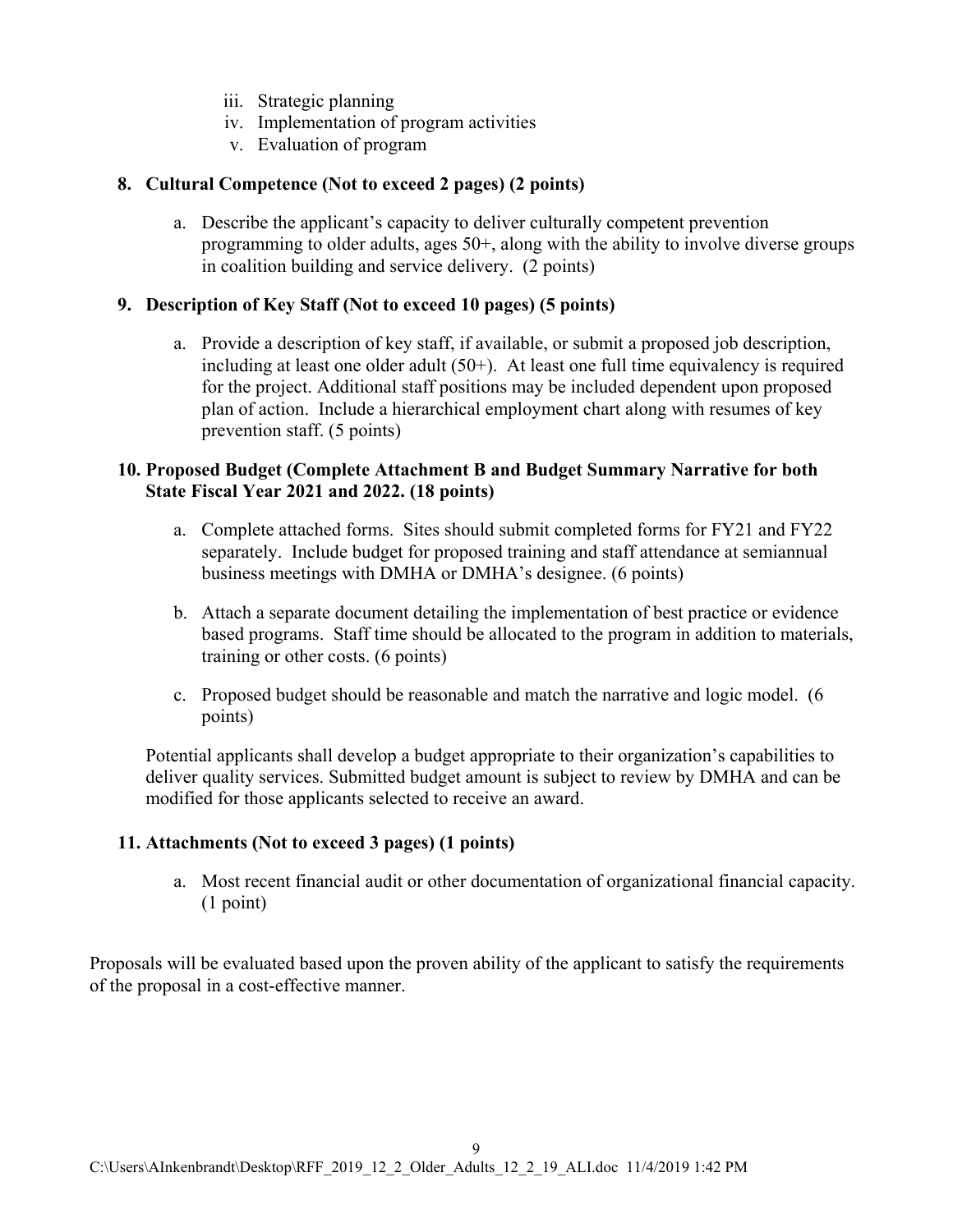## **Attachment A Form of Proposal**

- 1. Complete Attachment A, Applicant Information
- 2. Community Assessment
- 3. Capacity Building Efforts
- 4. Strategic Plan Include other training and workforce development activities and intention to comply with ongoing technical assistance
- 5. Implementation Proposal
- 6. Evaluation Capacity
- 7. Sustainability Plan
- 8. Cultural Competence
- 9. Description of Key Staff
- 10. Proposed Budget
- 11. Attachments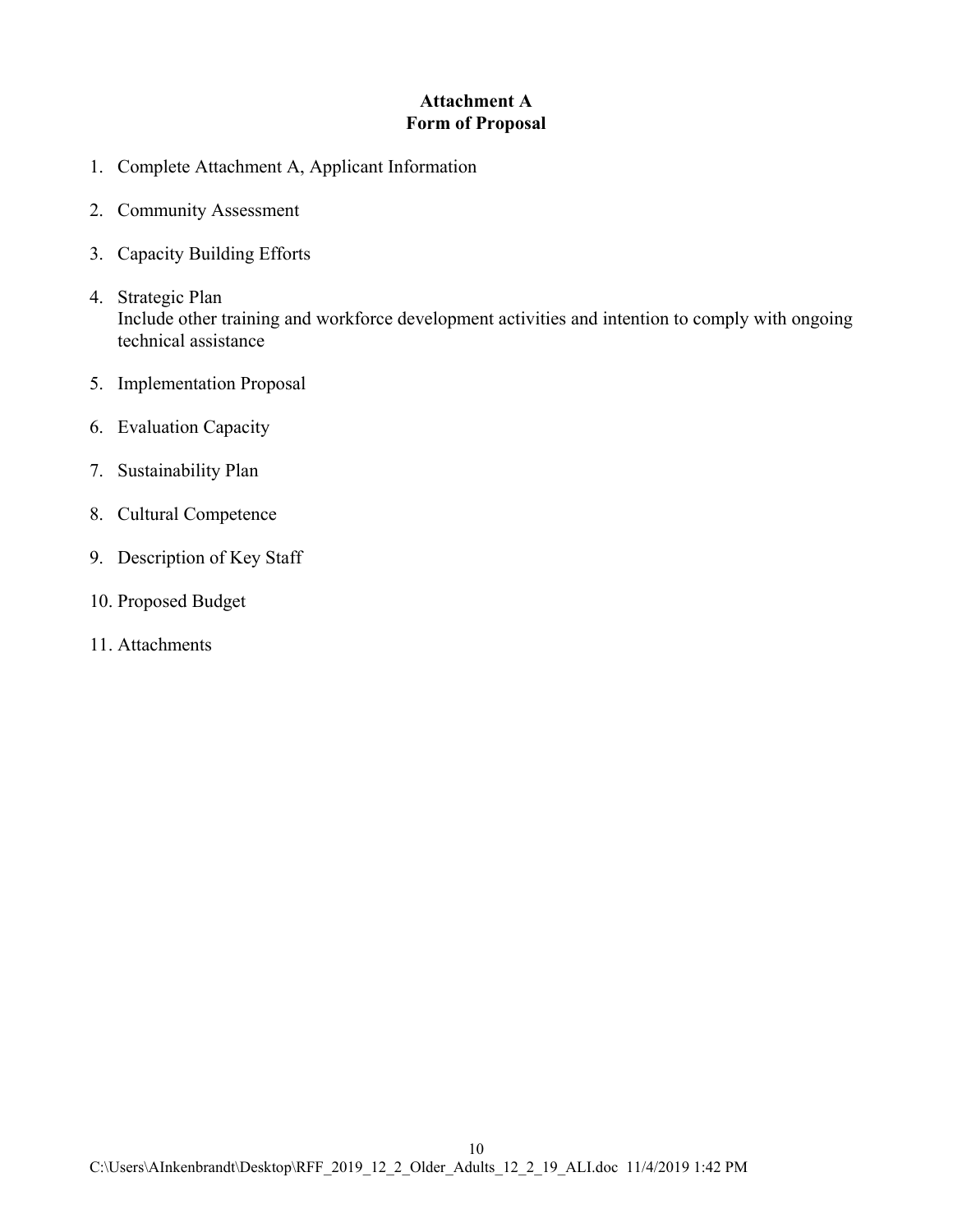## **ATTACHMENT B APPLICANT INFORMATION**

| <b>LEGAL NAME:</b>                                  |
|-----------------------------------------------------|
| Doing Business As (if different than legal name):   |
| <b>ADDRESS:</b><br>3)                               |
|                                                     |
| County:                                             |
| 4) EMAIL ADDRESS:                                   |
| <b>TELEPHONE:</b>                                   |
| DIRECTOR NAME/TITLE:<br>6)                          |
| <b>CONTACT PERSON:</b>                              |
| 8) COUNTIES TO SERVED:                              |
| TAXPAYER IDENTIFICATION NUMBER <sup>1</sup> :<br>9) |
| 10) DUNS Number:                                    |
| 11) Congressional District:                         |

## APPLICANT FACILITY INFORMATION

## 1) Type of Facility:

Private – Non-Profit ( ) Other ()

# 2) ATTACH Proof of Non-Profit Status - 501(c)(3) CERTIFICATE

SIGNATURE OF AUTHORIZED REPRESENTATIVE:

To the best of my knowledge and belief, the information in this proposal has been duly authorized by the governing body of the applicant.

SIGNATURE:

NAME/TITLE: (Typed)

DATE SIGNED:

<span id="page-10-0"></span><sup>&</sup>lt;sup>1</sup> Employer I.D. number or Social Security number, as appropriate, whichever is used for Federal Income Tax purposes.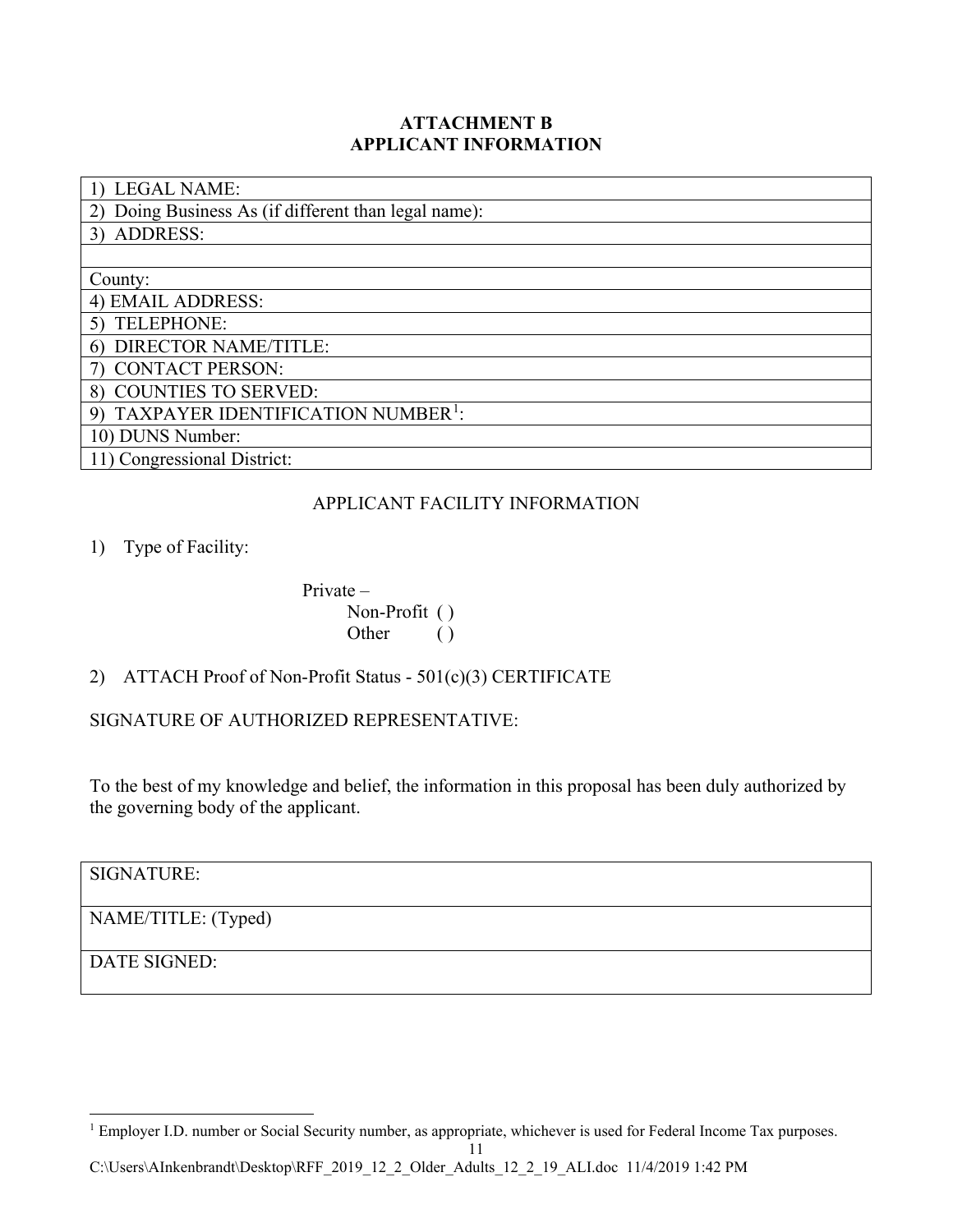## **ATTACHMENT C Budget Summary**

|                                               | 24 Month Figures (100%)           |
|-----------------------------------------------|-----------------------------------|
|                                               | <b>AMOUNT REQUESTED</b>           |
| Personnel                                     |                                   |
| <b>Staff Salaries</b><br>1)                   |                                   |
| <b>Staff Fringes</b><br>2)                    |                                   |
| <b>Non-Personnel</b>                          |                                   |
| <b>Staff Travel</b><br>3)                     |                                   |
| <b>Staff Training</b><br>4)                   |                                   |
| Equipment<br>5)                               |                                   |
| Participant Travel<br>6)                      |                                   |
| Other<br>7)                                   |                                   |
|                                               | ********************************* |
| Total Project Costs $(100\%) (1+2+3+4+5+6+7)$ |                                   |

Applicant Name: \_\_\_\_\_\_\_\_\_\_\_\_\_\_\_\_\_\_\_\_\_\_\_\_\_\_\_\_\_\_\_\_\_\_\_\_\_\_

Should include but not limited to the following above. State will provide reimbursement for 100% of cost. Training cost should include all trainings throughout the contract term of two years as required to perform all contractual obligations.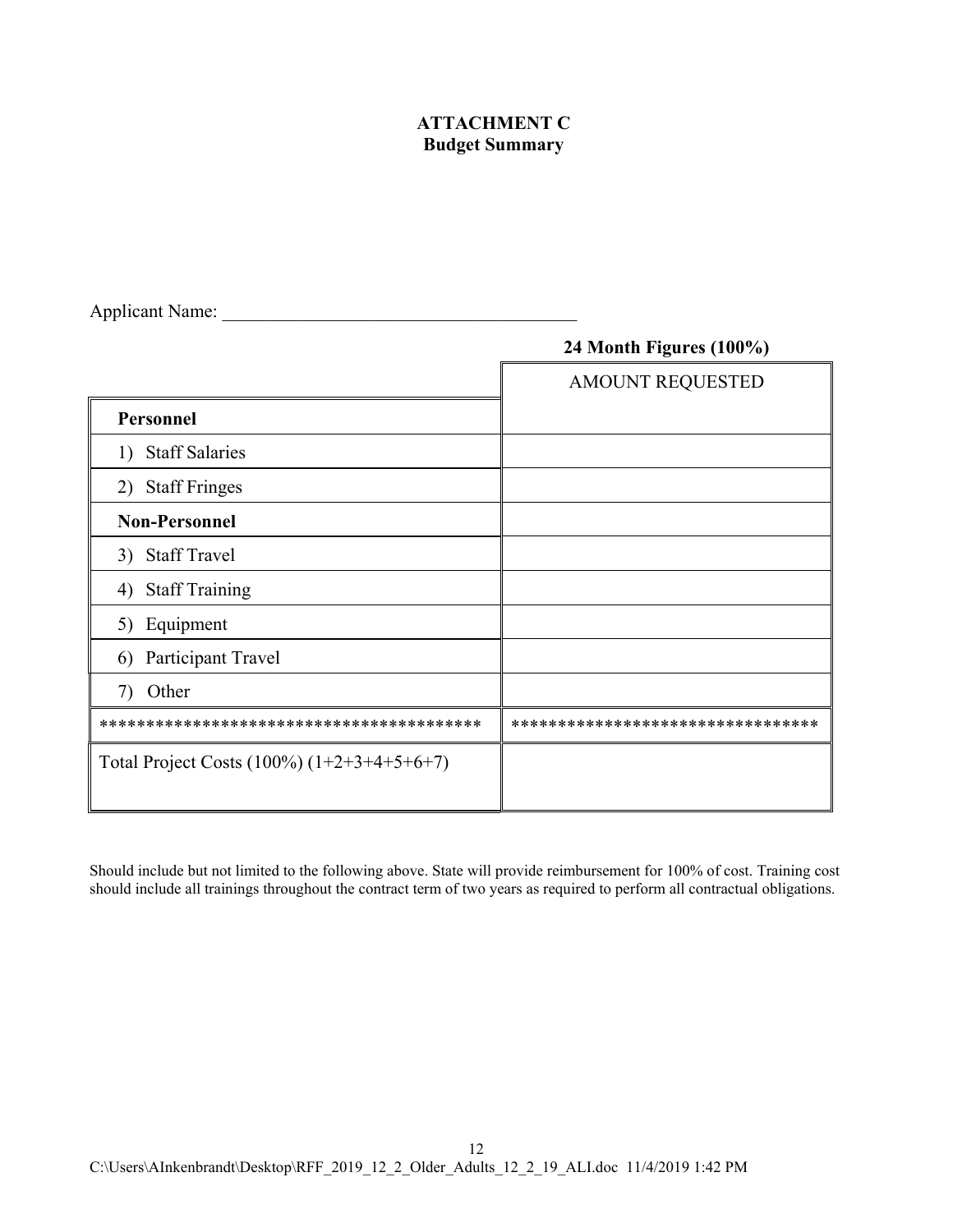## **Personnel Budget Staffing Detail Sheet**

Applicant Name:

| Staff Position * | $(100\%)$<br>Salary<br>(a) | $(100\%)$<br>Fringe<br>Benefits<br>$(b)$ ** | $%$ of<br>Time on<br>Project<br>(c) | Total<br>Amount of<br>Salary<br>Requested<br>(a x c) | Total<br>Amount of<br>Benefits<br>Requested<br>$(b \times c)$ |
|------------------|----------------------------|---------------------------------------------|-------------------------------------|------------------------------------------------------|---------------------------------------------------------------|
|                  |                            |                                             |                                     |                                                      |                                                               |
|                  |                            |                                             |                                     |                                                      |                                                               |
|                  |                            |                                             |                                     |                                                      |                                                               |
|                  |                            |                                             |                                     |                                                      |                                                               |
|                  |                            |                                             |                                     |                                                      |                                                               |
|                  |                            |                                             |                                     |                                                      |                                                               |
|                  |                            |                                             |                                     |                                                      |                                                               |
|                  |                            |                                             |                                     |                                                      |                                                               |
|                  |                            |                                             |                                     |                                                      |                                                               |
|                  |                            |                                             |                                     |                                                      |                                                               |
| <b>TOTAL</b>     |                            |                                             |                                     |                                                      |                                                               |

#### **Salary and fringes are to be shown as 12 month figures**

- \* Include Job Description for each staff position
	- SALARIES: Show title, salary, and time commitment for all staff positions under this project. Staff positions must be new positions. If existing staff are hired for these positions, their previous positions must be filled by a new staff position.
	- \*\* Include detail of Fringe Benefit amounts

FRINGE BENEFITS: Include contributions for Social Security, employee insurance, pension plans, etc.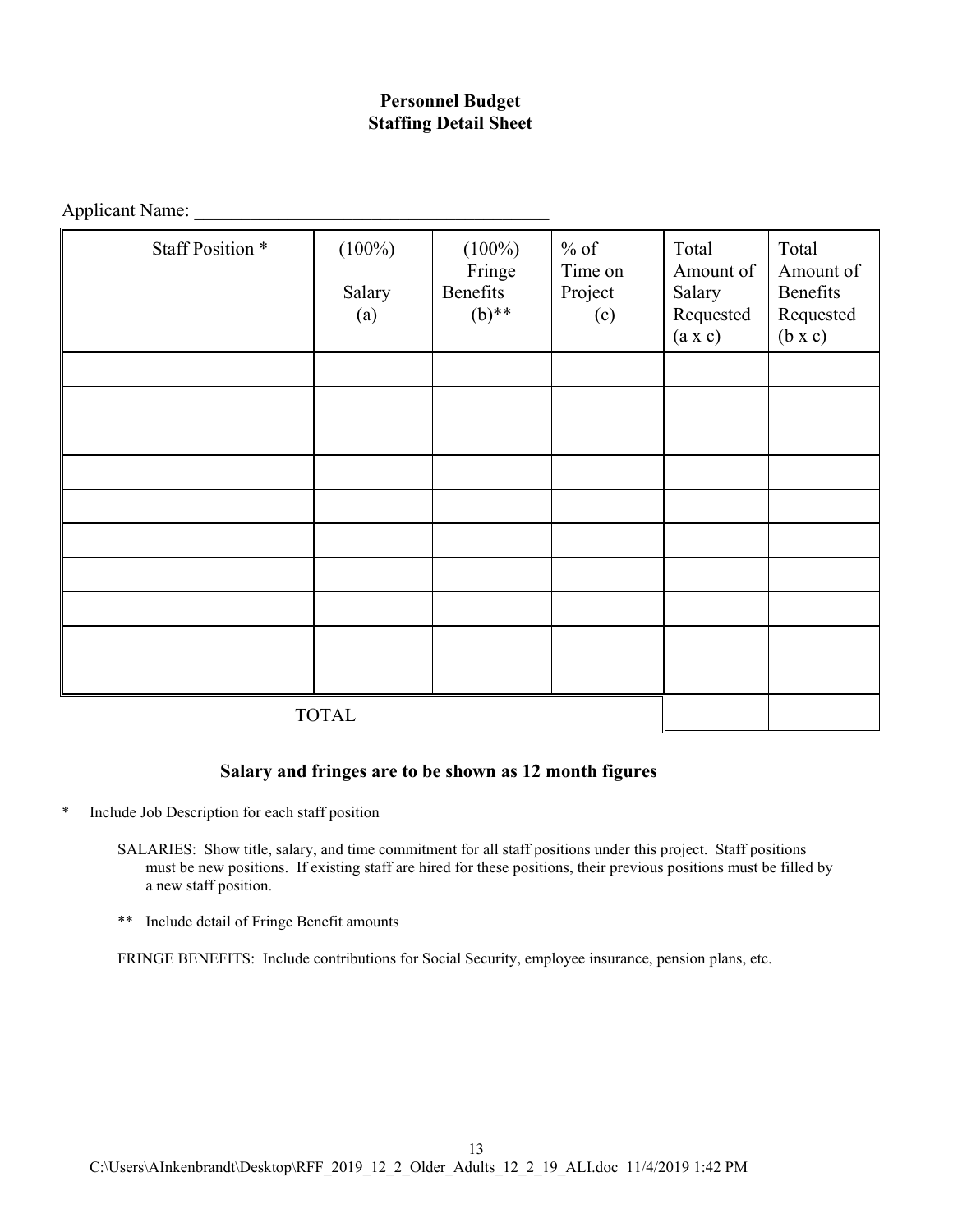## **Non-Personnel Budget Travel Detail Sheet**

Applicant Name:

| Item Description | Estimated Cost (100%) |
|------------------|-----------------------|
|                  |                       |
|                  |                       |
|                  |                       |
|                  |                       |
|                  |                       |
|                  |                       |
|                  |                       |
|                  |                       |
|                  |                       |
|                  |                       |
|                  |                       |
|                  |                       |
|                  |                       |
|                  |                       |
|                  |                       |
| Total            |                       |

TRAVEL includes travel related to grant staff travel for client services and may include travel, per diem, and overnight accommodations.

Reimbursement for travel cannot exceed the allowable state reimbursement rates for travel, per diem and overnight accommodations.

Travel related to staff training must be included under Training.

NOTE: Use additional sheets as needed. (Number each additional page.)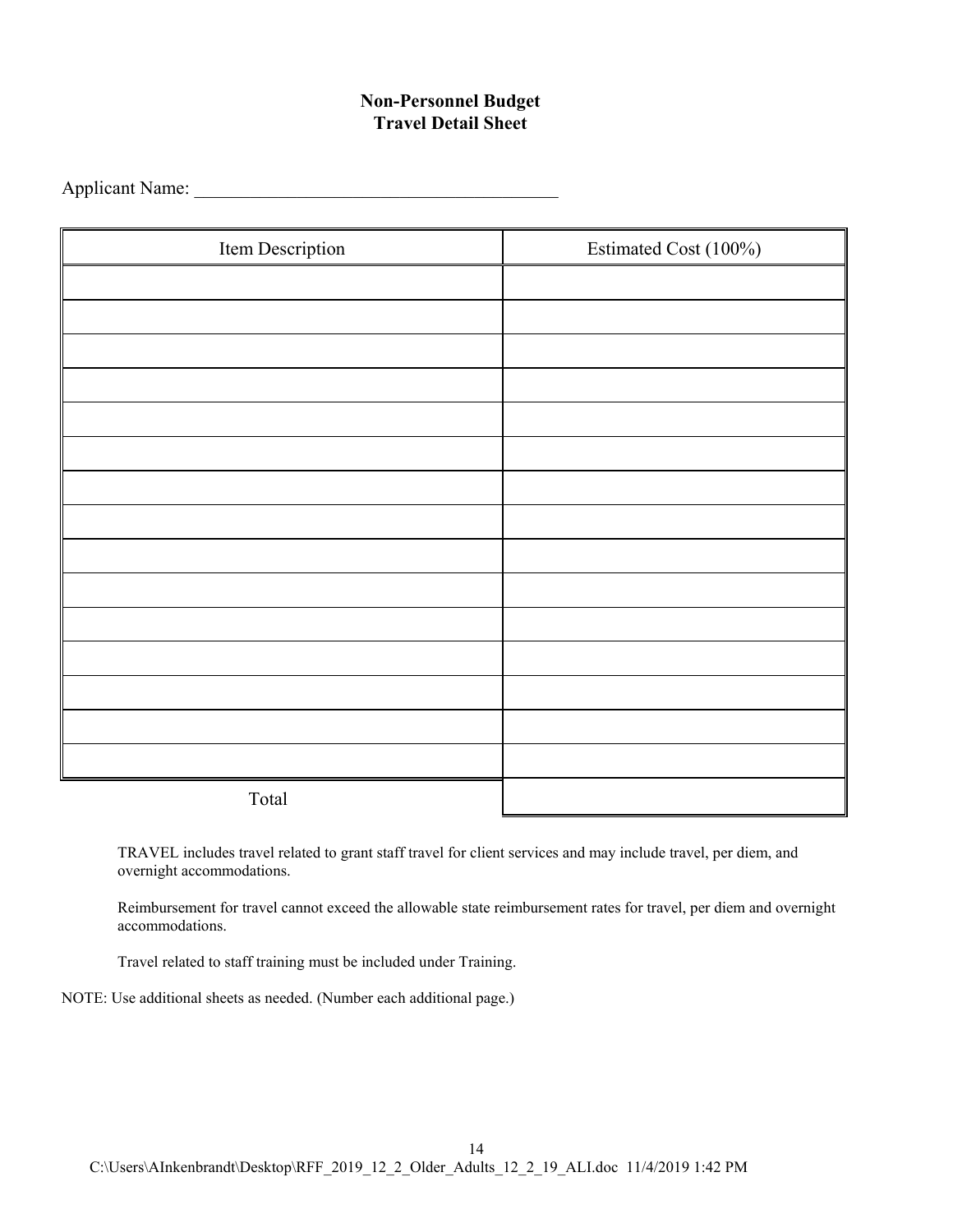## **Non-Personnel Budget Training Detail Sheet**

Applicant Name:

| Item Description | Estimated Cost (100%) |
|------------------|-----------------------|
|                  |                       |
|                  |                       |
|                  |                       |
|                  |                       |
|                  |                       |
|                  |                       |
|                  |                       |
|                  |                       |
|                  |                       |
|                  |                       |
|                  |                       |
|                  |                       |
|                  |                       |
|                  |                       |
|                  |                       |
| Total            |                       |

NOTE: Use additional sheets as needed. (Number each additional page.)

Identify each training activity and persons involved. Reimbursement for travel, per diem and overnight accommodations cannot exceed the allowable state reimbursement rate (see enclosed). Food and drink expenses are not an allowable cost unless they can be covered under per diem.

For consultant expenses, give the total number of consultants that will work on the project and their costs (fees, per diem, and travel). Provide the basis for the determination of the rate identified for consultant costs for which Federal funds are requested. The justification should demonstrate how the consultant costs are reasonable, customary, and consistent with the established institutional/organizational/agency policy governing consultant costs.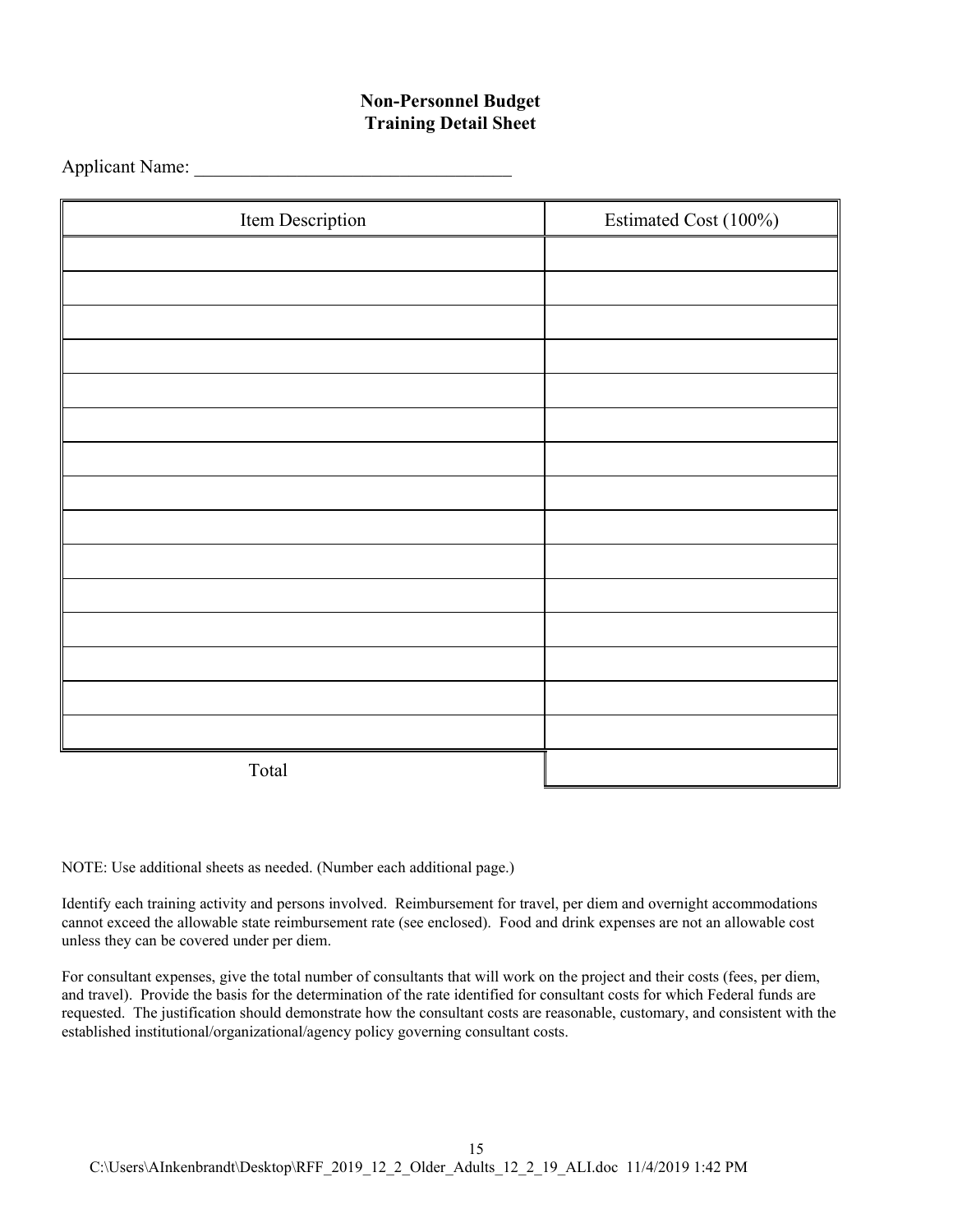# **Non-Personnel Budget Equipment Detail Sheet**

| Applicant Name:  |                 |                                                  |                                       |                          |                             |
|------------------|-----------------|--------------------------------------------------|---------------------------------------|--------------------------|-----------------------------|
| Item Description | Quantit<br>y(a) | Estimate<br>$(100\%)$<br>Cost Per<br>Item<br>(b) | Total<br>$(100\%)$<br>Cost<br>(a x b) | % Assigned<br>to Project | Total<br>Funds<br>Requested |
|                  |                 |                                                  |                                       |                          |                             |
|                  |                 |                                                  |                                       |                          |                             |
|                  |                 |                                                  |                                       |                          |                             |
|                  |                 |                                                  |                                       |                          |                             |
|                  |                 |                                                  |                                       |                          |                             |
|                  |                 |                                                  |                                       |                          |                             |
|                  |                 |                                                  |                                       |                          |                             |
|                  |                 |                                                  |                                       |                          |                             |
|                  |                 |                                                  |                                       |                          |                             |
|                  |                 |                                                  |                                       |                          |                             |
|                  | <b>TOTAL</b>    |                                                  |                                       |                          |                             |

List non-expendable personal property that has an acquisition of \$50.00 or more.

NOTE: Use additional sheets as needed. (Number each additional page.)

NARRATIVE JUSTIFICATION FOR EQUIPMENT:

Submit detailed justification for each equipment item and how it will be used to achieve objectives of the project.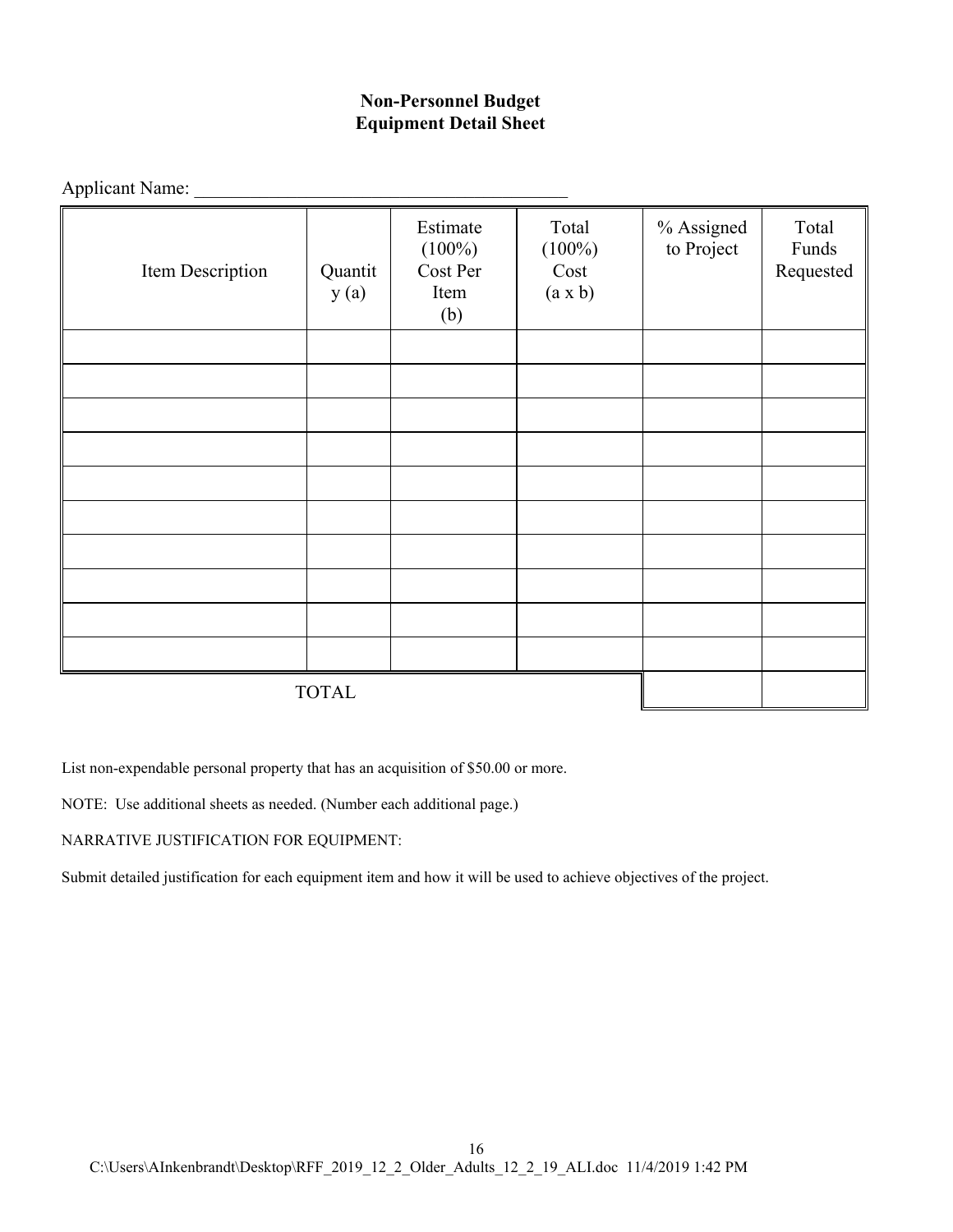#### **Non-Personnel Budget Participant Travel**

Applicant Name: \_\_\_\_\_\_\_\_\_\_\_\_\_\_\_\_\_\_\_\_\_\_\_\_\_\_\_\_\_\_\_\_\_\_\_\_\_\_\_\_\_\_

| Item Description | Estimated Cost (100%) |
|------------------|-----------------------|
|                  |                       |
|                  |                       |
|                  |                       |
|                  |                       |
|                  |                       |
|                  |                       |
|                  |                       |
|                  |                       |
|                  |                       |
|                  |                       |
|                  |                       |
|                  |                       |
|                  |                       |
|                  |                       |
|                  |                       |
| Total            |                       |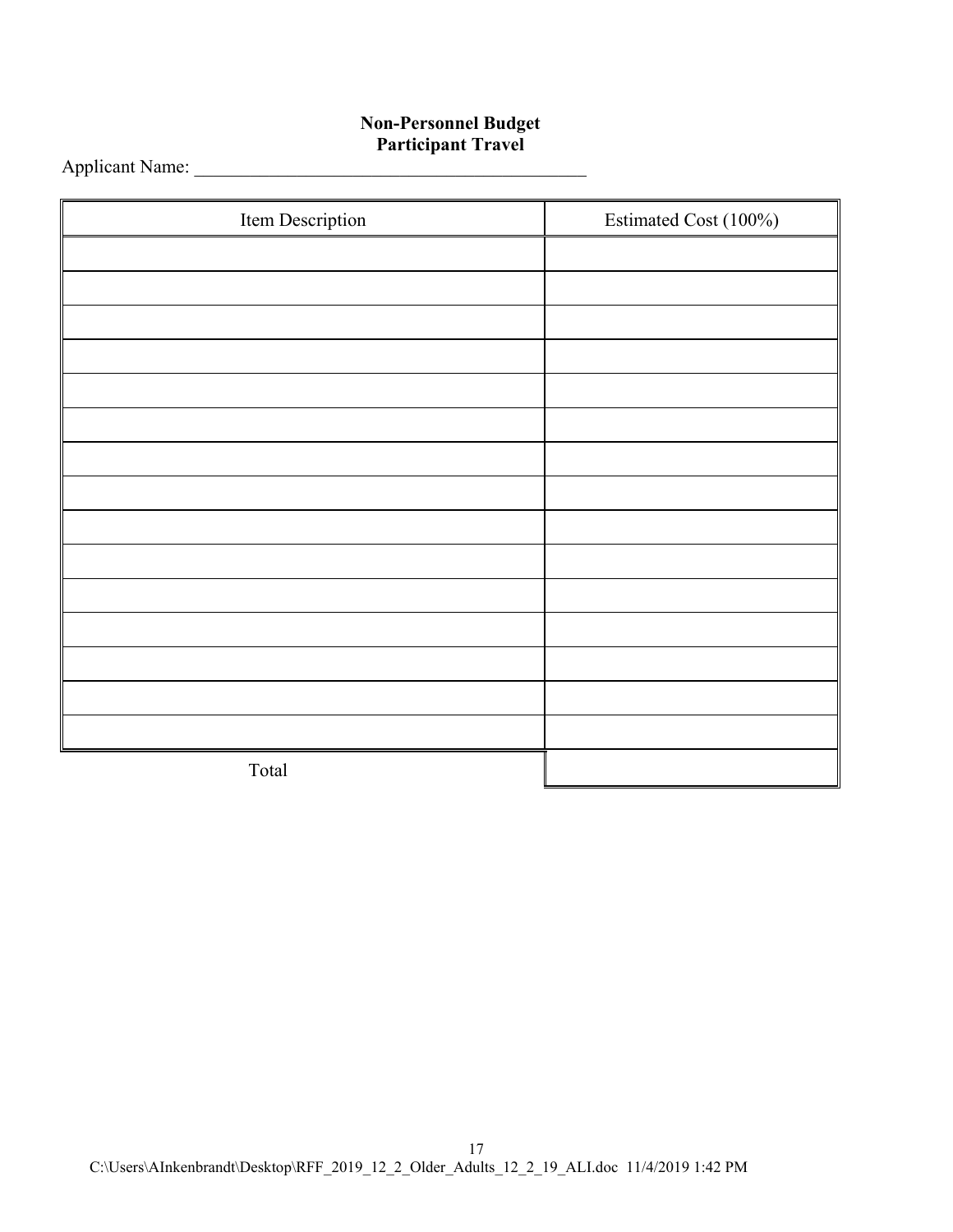#### **Non-Personnel Budget Other**

Applicant Name: \_\_\_\_\_\_\_\_\_\_\_\_\_\_\_\_\_\_\_\_\_\_\_\_\_\_\_\_\_\_\_\_\_\_\_\_\_\_\_

| Item Description | Estimated Cost (100%) |
|------------------|-----------------------|
|                  |                       |
|                  |                       |
|                  |                       |
|                  |                       |
|                  |                       |
|                  |                       |
|                  |                       |
|                  |                       |
|                  |                       |
|                  |                       |
|                  |                       |
|                  |                       |
|                  |                       |
|                  |                       |
|                  |                       |
| Total            |                       |